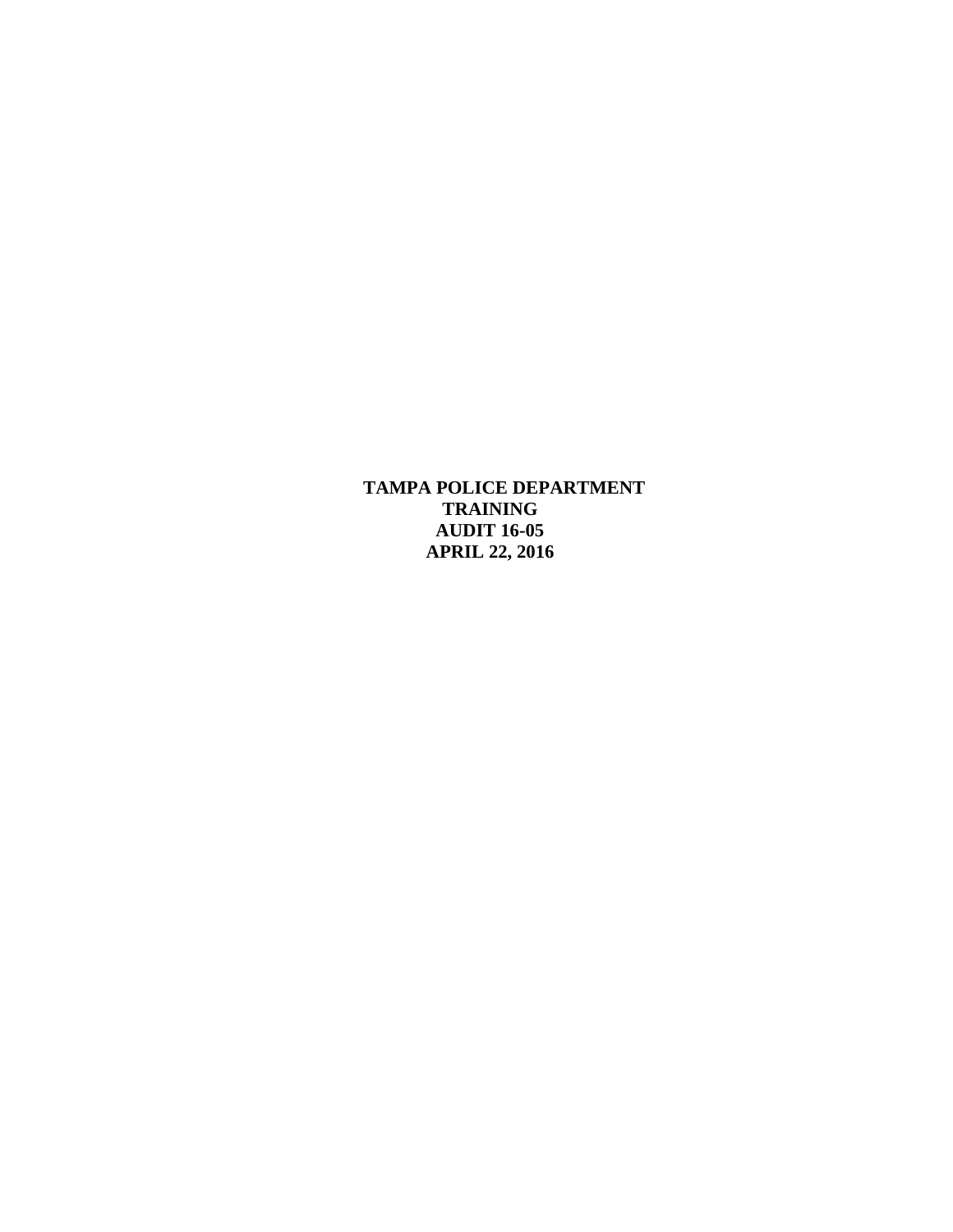# **CITY OF TAMPA**



**Bob Buckhorn, Mayor**

**Internal Audit Department**

**Christine Glover, Internal Audit Director**

April 22, 2016

Honorable Bob Buckhorn Mayor, City of Tampa 1 City Hall Plaza Tampa, Florida

RE: Tampa Police Department Training, Audit 16-05

Dear Mayor Buckhorn:

Attached is the Internal Audit Department's report on Tampa Police Department Training.

We thank the management and staff of the Tampa Police Department and in particular the Training Unit for their cooperation and assistance during this audit.

Sincerely,

/s/ Christine Glover

Christine Glover Internal Audit Director

cc: Dennis Rogero, Chief of Staff Eric Ward, Chief of Police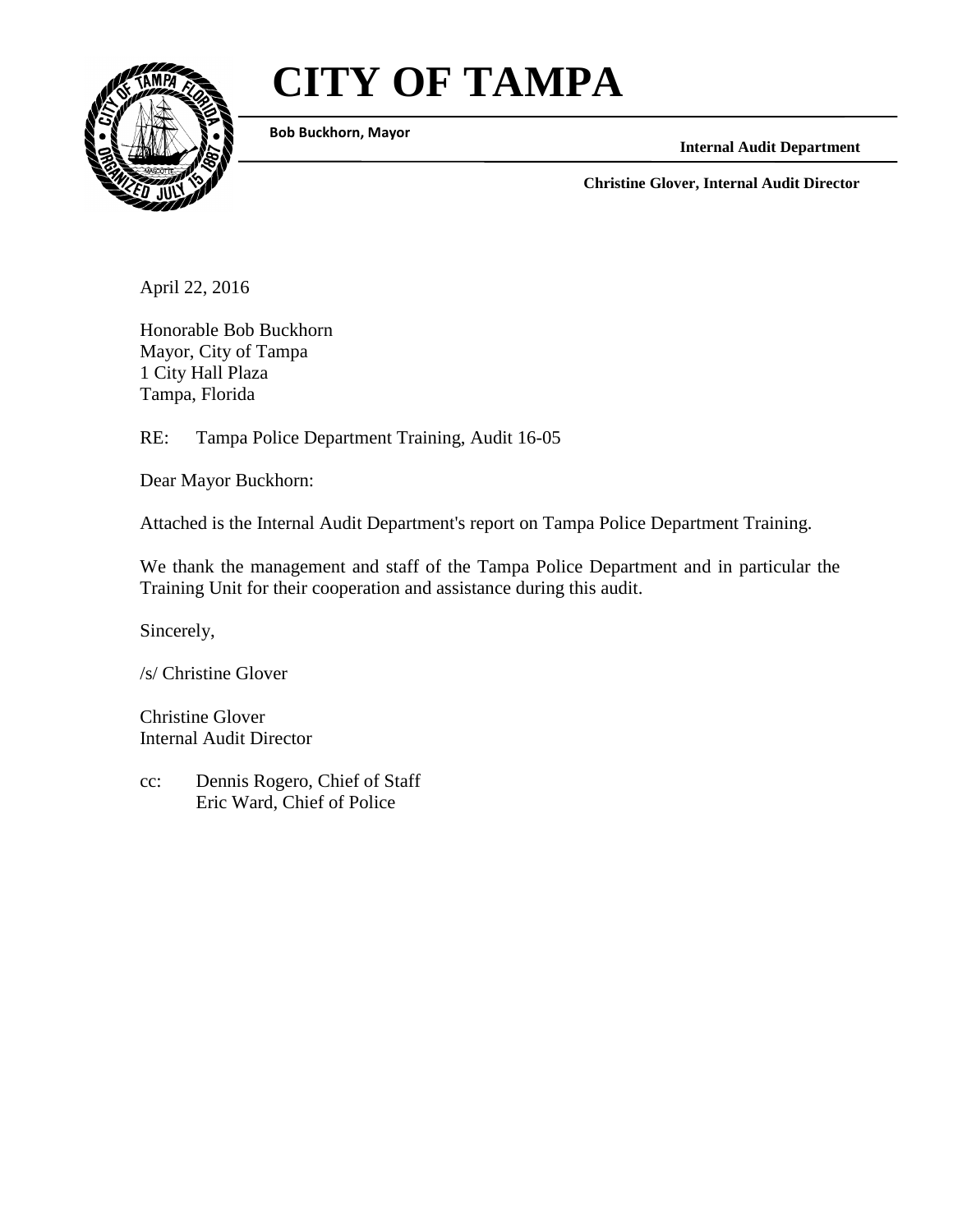# **TAMPA POLICE DEPARTMENT TRAINING AUDIT 16-05 APRIL 22, 2016**

/s/ Sterling Thomas

\_\_\_\_\_\_\_\_\_\_\_\_\_\_\_\_\_\_\_\_\_\_\_\_\_\_\_\_\_\_\_\_\_\_\_\_\_\_\_ Sterling Thomas, Auditor

/s/ Christine Glover

\_\_\_\_\_\_\_\_\_\_\_\_\_\_\_\_\_\_\_\_\_\_\_\_\_\_\_\_\_\_\_\_\_\_\_\_\_\_\_ Christine Glover, Audit Director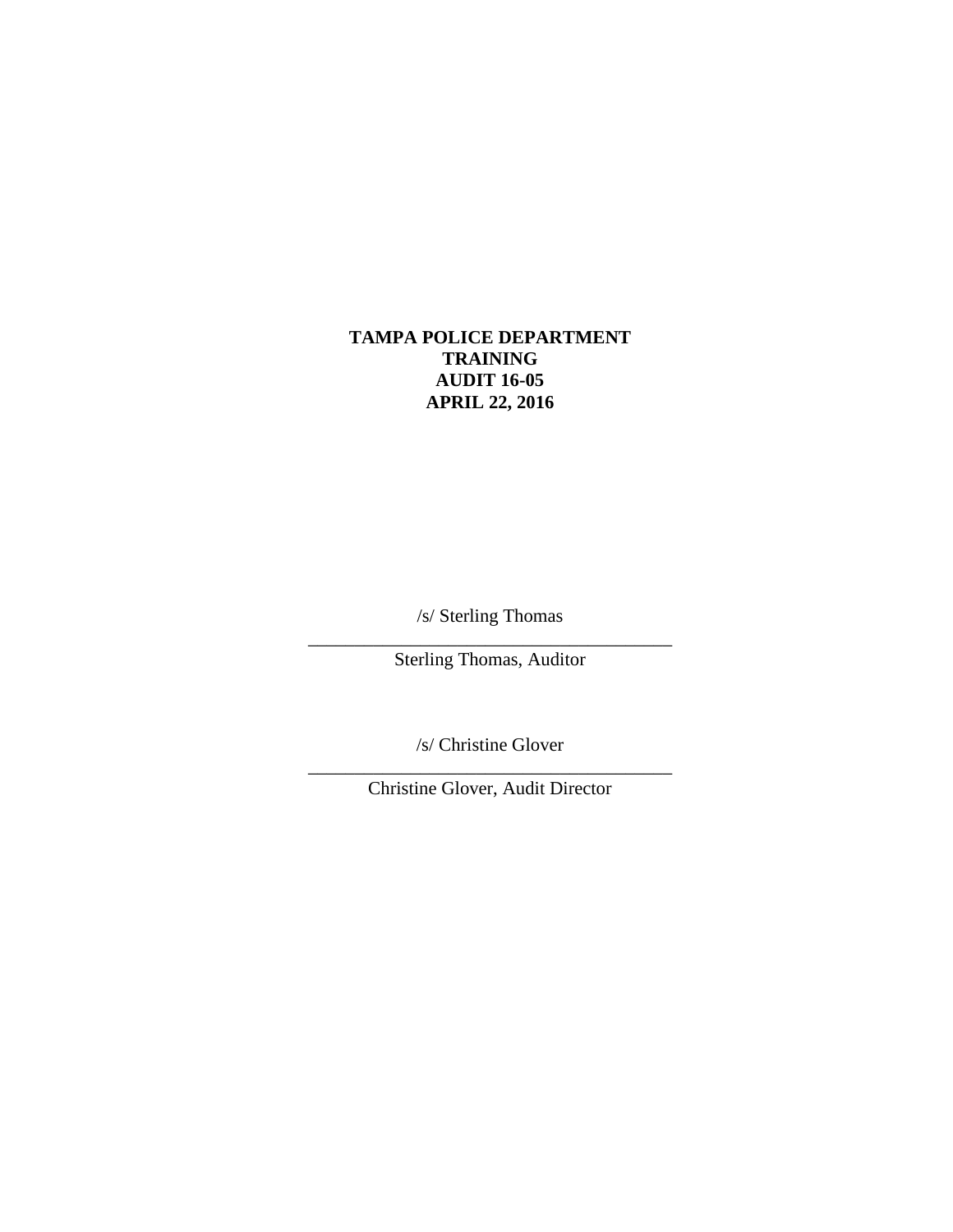## **TAMPA POLICE DEPARTMENT TRAINING AUDIT 16-05**

#### **BACKGROUND**

The Tampa Police Department (TPD) as an authorized law enforcement agency in the State of Florida is required to ensure that all active officers and instructors comply with the training requirements set by both the Florida Department of Law Enforcement (FDLE) and TPD themselves. For TPD, the responsibility of meeting this requirement falls largely to the Training Unit. The Training Unit staff consists of four Training Specialists, one Range Master, and one police officer. This staff reports to a Corporal assigned on a full-time basis to training. The Corporal reports to a Sergeant who splits his duties overseeing both the Personnel Unit and the Training Unit. The Training Unit reports ultimately through the Support Services Division and to the Chief of Police.

Initial officer certification requirements are set by FDLE and largely take place outside of the domain of TPD. These requirements include meeting minimum physical qualifications, completing required training programs and courses at a Training School certified by the state's Criminal Justice Standards and Training Commission (CJSTC), passing the State Officer Certification Exam, and then being hired by TPD. Once hired as an active officer by TPD, an individual must meet mandatory retraining requirements. These include completing 40 hours of in-service, advanced, specialized, or career development training every 4 years including retraining in use of force and firearms qualification. Retraining also covers subjects such as human diversity, domestic violence, juvenile sexual offender investigations, discriminatory profiling, and professional traffic stops. TPD further requires that all officers attend mandatory in-service training for the department each year as well as meet annual firearm qualifications standards set by the department beyond the bi-annual FDLE requirement.

Similarly, initial instructor certification requirements are set by FDLE and largely take places outside the domain of TPD. The requirements are different for the general instruction certification and high-liability areas instruction certifications. Generally, the requirements include completing required training and license certification courses, completing a required internship and student evaluation requirements, and becoming affiliated with a CJSTCcertified training school or criminal justice employing agency such as TPD. Once certified, instructors must meet maintenance requirements every four years including teaching a CJSTC-approved course in the area where the instructor is certified once within the four year period and submitting related documentation.

#### **STATEMENT OF OBJECTIVES**

This audit was conducted in accordance with the Internal Audit Department's FY2016 Audit Agenda. The objectives of this audit were to ensure that:

1. TPD maintains and can produce documentation to verify that TPD officers are complying with external and internal training and retraining requirements.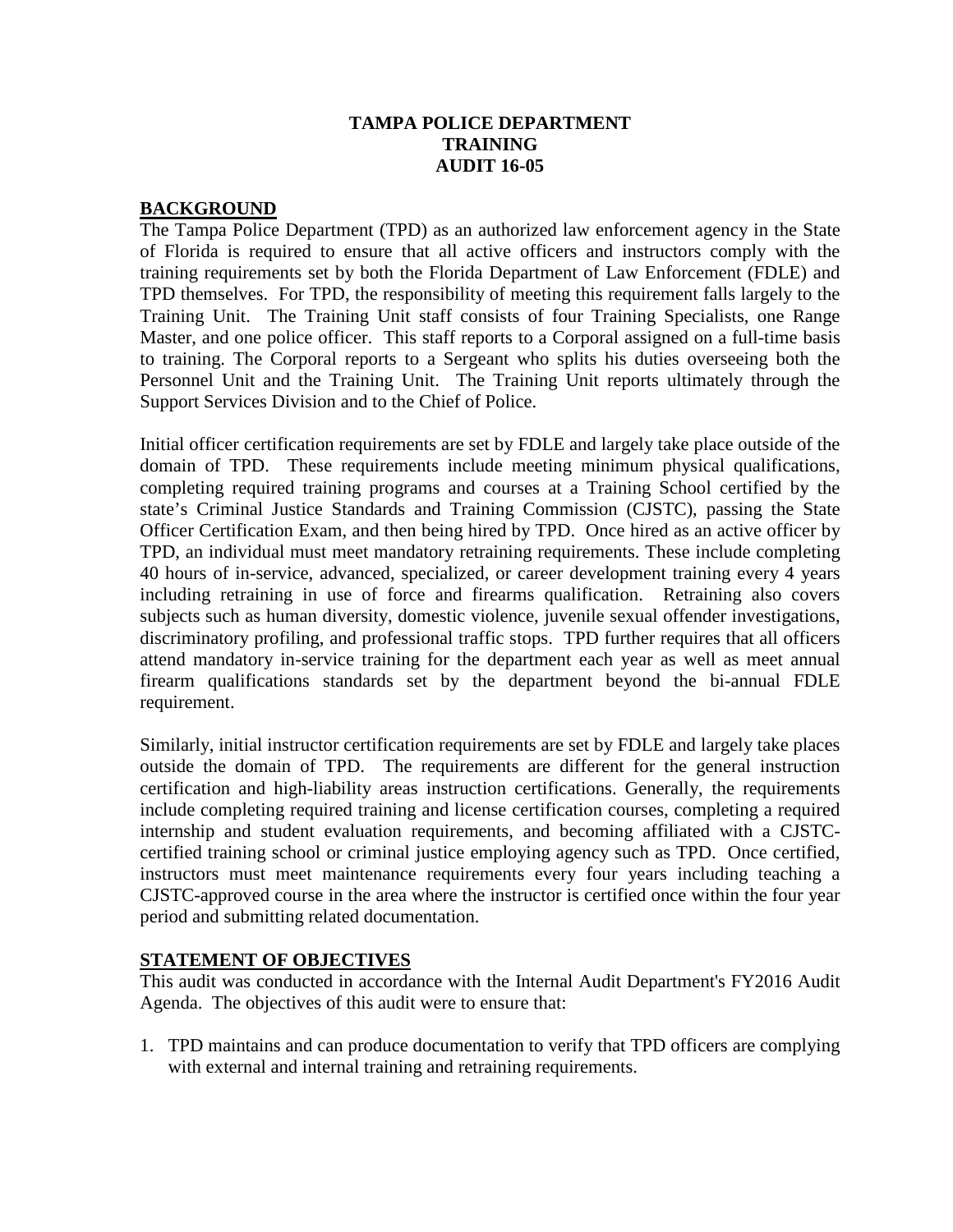2. TPD maintains and can produce documentation to verify that TPD instructors are complying with external and internal training and retraining requirements.

## **STATEMENT OF SCOPE**

The audit covered TPD training activity for officers and instructors who were active for TPD during calendar year 2015. Original records as well as copies were used as evidence and verified through observation and physical examination.

## **STATEMENT OF METHODOLOGY**

To achieve the audit objectives, we assessed internal controls based on a series of interviews with staff, reviewed available documentation regarding state and internal requirements for officers and instructors and assessed the reliability of available data. We assessed the risk to the City of Tampa associated with TPD training activities. Based on this risk analysis, we selected a sample of TPD officers and instructors from the 2015 calendar year for testing with internal and external guidelines and requirements.

## **STATEMENT OF AUDITING STANDARDS**

We conducted this performance audit in accordance with generally accepted government auditing standards. Those standards require that we plan and perform the audit to obtain sufficient, appropriate evidence to provide a reasonable basis for our findings and conclusions based on our audit objectives. We believe that the evidence obtained provides a reasonable basis for our findings and conclusions based on our audit objectives.

## **AUDIT CONCLUSIONS**

Based upon the test work performed and the audit findings noted below, we conclude that:

- 1. TPD maintains and can produce documentation to verify that TPD officers are complying with external and internal training and retraining requirements but can improve documentation methods, policies, and procedures to do so in a timely and consistent fashion.
- 2. TPD maintains and can produce documentation to verify that TPD instructors are complying with external and internal training and retraining requirements but can improve documentation methods, policies, and procedures to do so in a timely and consistent fashion.